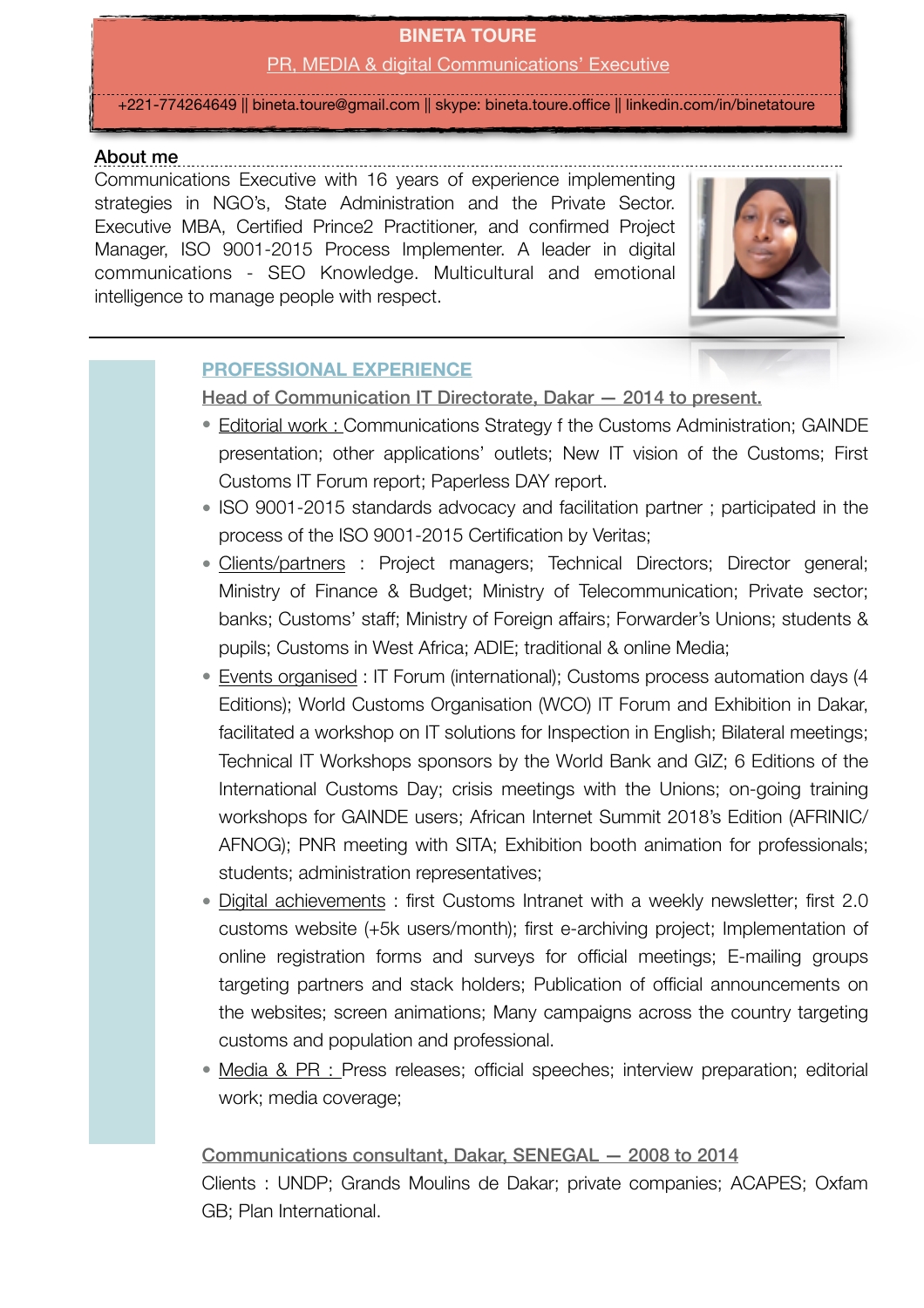## Regional Web Content Editor for Plan International WARO Office, Dakar, SENEGAL — 2006 to 2008

#### Achievements :

- Facilitated training for Microsoft Sharepoint with colleagues in the region;
- 1st advocacy campaign online with a participative process targeting communities and children;
- Advocacy lead for the Day of the African Child;
- First publications of French & English articles on the West African Web page;

Regional Communications manager - Aquadev NGO, Dakar, SENEGAL — 2005 to 2006

Achievements : 1st Microfinance e-portal ; official launch of the microfinance programme.

#### **EDUCATION**

#### Diploma/trainings

- Diploma In Business Communication:
- Certificate : "Introduction to supervision" 2019;
- Certificate: "Supervision Managing groups & employee interaction" 2019;
- Certificate: "Supervision managing employee performance" 2019;
- Certificate: "Change management guiding principles & practices" 2019;
- Diploma in Hospitality Management (ALISON), 2019;
- International Tourism and English language, 2019;
- ISO 9001-2015 trainings, process management and implementation;
- Certificate in International Protocole.

#### **Certifications**

- **PRINCE2® Practionner** APMG APMG International 04023665-01-X1LG;
- TOEIC 945 point on 990 ETS Global B.V.

#### MASTER at Paul Verlaine University, FRANCE

- **Master in Web Content & Project** Management, 2005;
- **Bachelor in Information & Communications sciences**, 2003;
- University Diploma in Cultural Mediation & Communication Sciences, 2002.

#### Baccalaureate Cours Sainte Marie de Hann, SENEGAL

- SAT Equivalent in Littérature and social sciences, 2000;
- College Degree.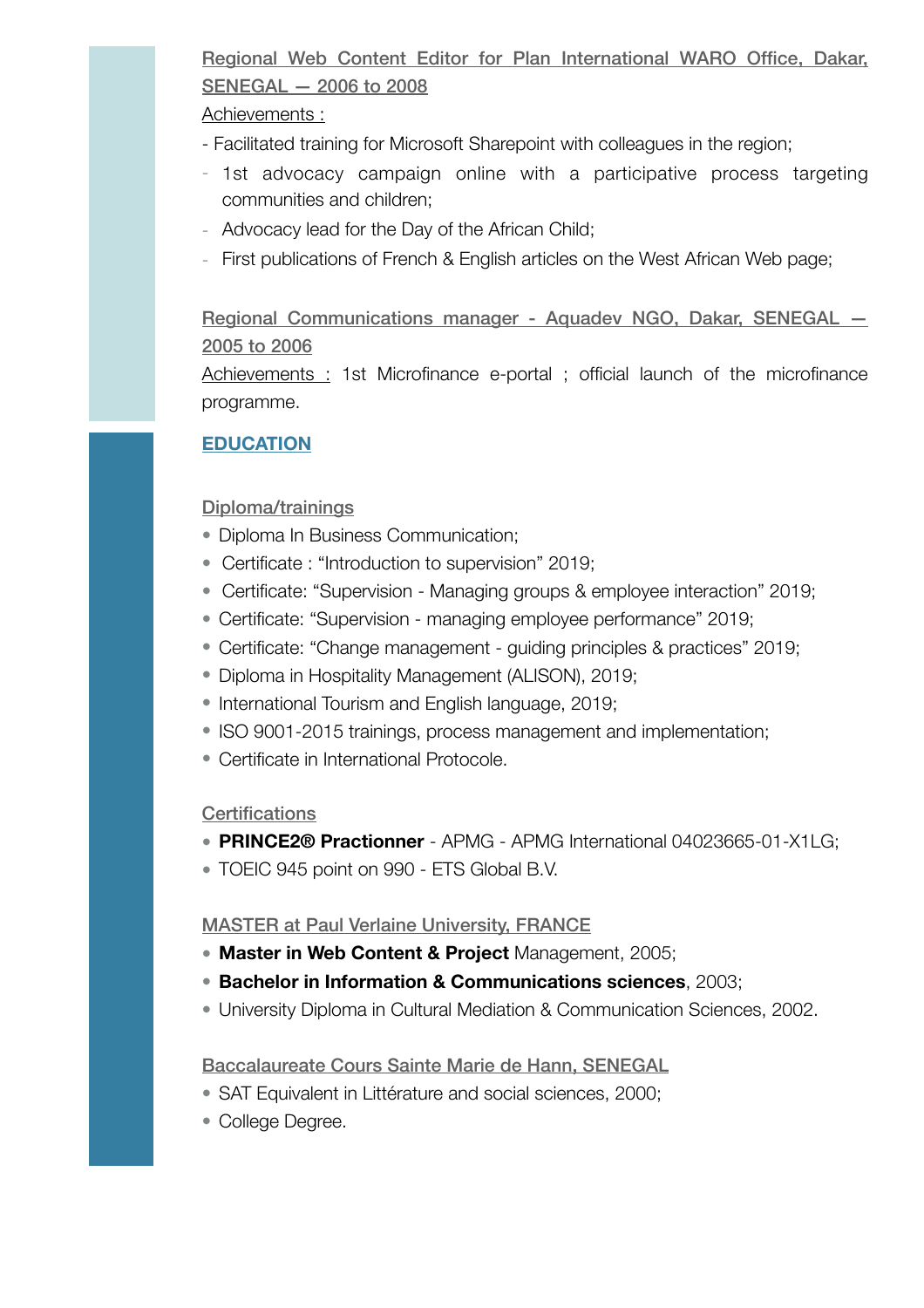Executive MBA at ISM (Institut Supérieur de Management) : **Executive Master in Business Administration December 2021 - EMBA diploma**. Acquired Knowledge :

| Leadership for performance             | Building effective teams            |
|----------------------------------------|-------------------------------------|
| <b>HR Strategy</b>                     | Organisational change and behaviour |
| <b>Negotiation Techniques</b>          | Accounting for Finance              |
| Corporate Finance                      | International Finance               |
| Corporate Strategy                     | <b>Competitive Analysis</b>         |
| Value Base Marketing                   | International Marketing             |
| <b>Business Model Design</b>           | Project Management                  |
| Management of Innovation               | <b>Business Intelligence</b>        |
| <b>Business Process Management</b>     | Management of Information system    |
| <b>Corporate Social Responsibility</b> | Ethics and Corporate Governance     |
| Management of Innovation               | <b>Business Intelligence</b>        |

Professional thesis topic : Senegalese Customs role in the National diversification strategy, targeting the Middle East and South Asian markets.

#### **REFEREES**

AQUADEV'S EXPERIENCE

- **Gregory THYS** , Former manager Former Aquadev Business Development Officer : [gregory.thys@azimut-if.com;](mailto:gregory.thys@azimut-if.com)
- **Antoine DELVAUX**, Former web development manager at AQUADEV, and colleague - antoine@delvaux.net;

PLAN INTERNATIONAL'S EXPERIENCE

- **Adama COULIBALY**, UNICEF Former manager in Plan, [adama.Coulibaly2016@outlook.com;](mailto:adama.Coulibaly2016@outlook.com)
- **Don McPhee**, Head of Plan Academy Former Manager in Plan, don.mcphee@plan-international.org;

CUSTOMS ADMINISTRATION

- **ABDOULAYE FALL**, Assistant Customs operations senior officer- Mentor and Colleague - [abdoufall@douanes.sn](mailto:abdoufall@douanes.sn) ;
- **Natasa Grcevska** , Support Liason Agent at WCO, Brussels Area, Belgium [tashkanat@hotmail.com](mailto:tashkanat@hotmail.com)

### *"Remember… opportunities are challenges!" Bineta TOURE*

金融社